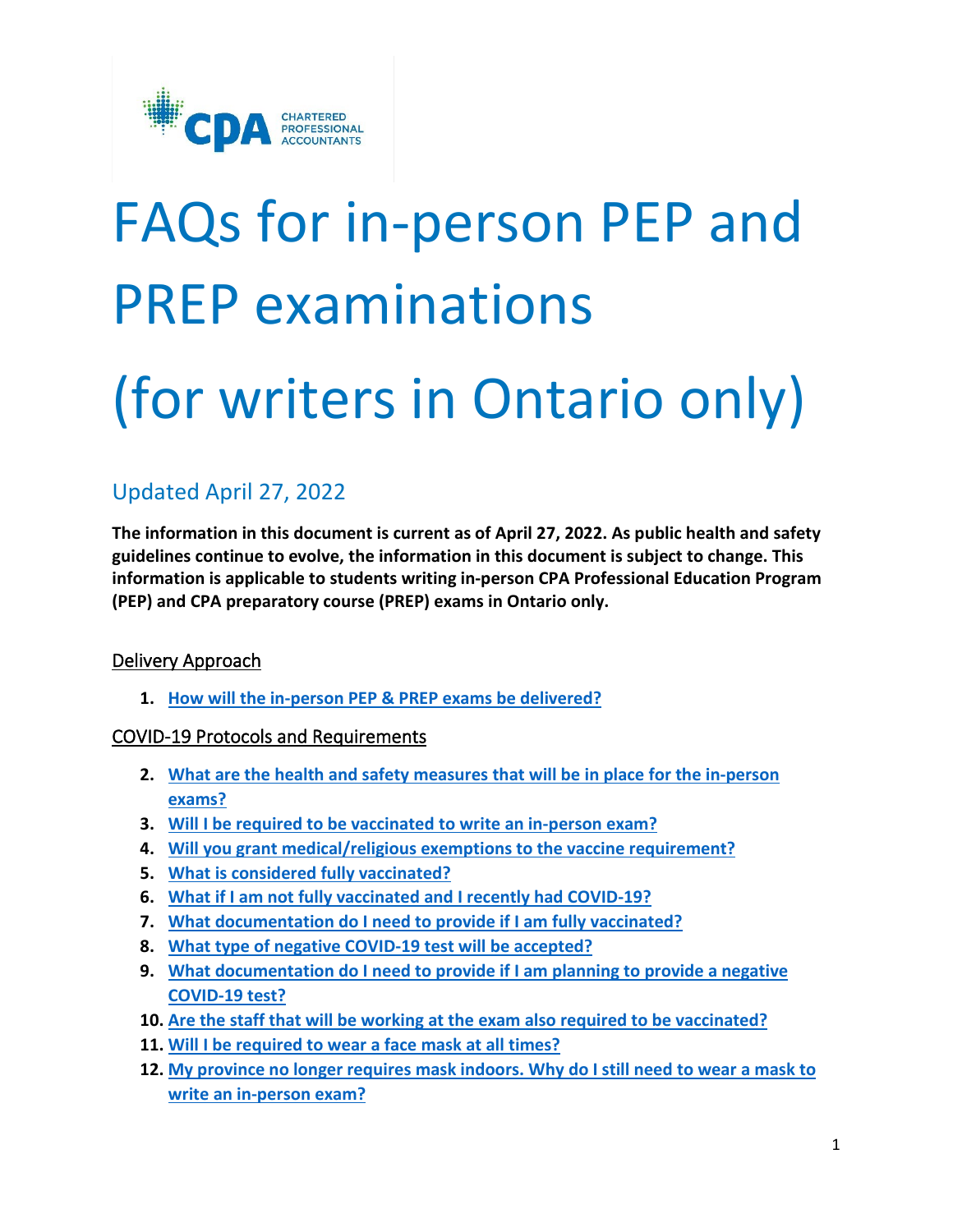

- **13. Can I [bring my own personal protective equipment?](#page-6-3)**
- **14. [What are the safety measures that will be in place for the laptops?](#page-6-4)**
- **15. [What are the procedures for writers with visible seasonal allergies or other conditions](#page-6-5)  [that exhibit COVID-like symptoms?](#page-6-5)**
- **16. [What if I feel unsafe writing in a public setting like an exam centre?](#page-6-6)**
- **17. [Are all PEP and PREP exams going to be in-person?](#page-6-7)**
- **18. [Will there be measures to ensure that writers who test positive for COVID-19 are](#page-6-8)  [prevented from writing the exam?](#page-6-8)**
- **19. [What happens if I get sick before an exam?](#page-7-0)**

## How to register for an in-person exam

- **20. [How do I select the city I want to write my exam in?](#page-7-1)**
- **21. [Will I have the option to write an online exam instead of going to an exam centre?](#page-7-2)**
- **22. [Where do I find information about where the exam will be held in my city?](#page-7-3)**
- **23. [I live outside of an exam centre location, do I have to travel to an exam centre to write](#page-7-4)  [my exam? Can I complete my exam if I am outside of Canada?](#page-7-4)**
- **24. [Who can writers contact to discuss accommodations under applicable human rights](#page-7-5)  [laws in connection with in-person exams?](#page-7-5)**

## What to expect at an in-person exam centre

- **25. [What is the schedule like for an exam day? When do I need to arrive and how long will](#page-8-0)  [I be there for?](#page-8-0)**
- **26. [Where can I find information on the rules for writing an in-person exam?](#page-8-1)**
- **27. [What happens if I can't write my in-person exam?](#page-8-2)**
- **28. [How long is an in-person exam?](#page-8-3)**
- **29. [What am I allowed to bring in the exam centre?](#page-9-0)**

## What to expect when writing your in-person exam

- **30. [Is the time allotted for each case or section of the exam monitored or enforced?](#page-9-1)**
- **31. [Will I be given scheduled break time in between cases or sections of the exam?](#page-9-2)**
- **32. [What type of exam questions will my exam include?](#page-9-3)**
- **33. [Will I be able to write an open-book exam \(i.e.: access to notes and materials\) as was](#page-9-4)  [done for the remote exams?](#page-9-4)**
- **34. [What software will be used to write in-person exams?](#page-10-0)**
- **35. [Can I bring my own laptop to write the exam?](#page-10-1)**
- **36. [Can I use an external monitor connected to my laptop at the exam centre? Can I bring](#page-10-2)  [one or will one be provided?](#page-10-2)**
- **37. [Will IT support be available on-site?](#page-10-3)**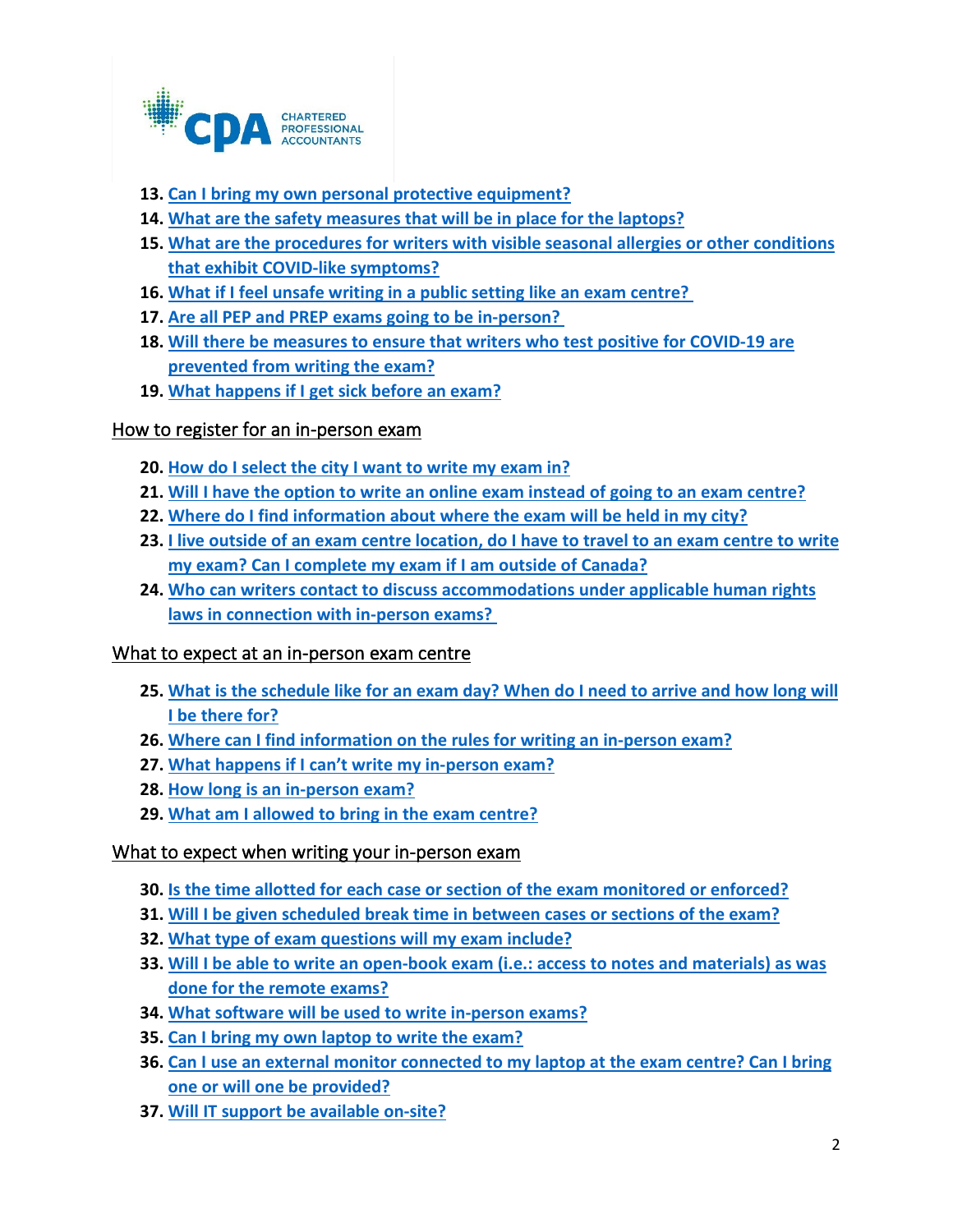

## Delivery Approach

## <span id="page-2-0"></span>**1. How will the in-person PEP & PREP exams be delivered?**

The PEP and PREP examinations are scheduled to take place in person at writing centres across Canada, beginning with the Spring (June) CPA Professional Education Program (PEP) examinations and Semester 3 (June) CPA preparatory course examinations. The examinations will be held in a similar manner to pre-pandemic examinations, with additional safety measures in place.

## COVID-19 Protocols and Requirements

## <span id="page-2-1"></span>**2. What are the health and safety measures that will be in place for the in-person exams?**

To provide our writers and staff with a safe environment for the exams, we will follow the provincial public health guidelines, and in many cases, we will exceed the public health guidelines. Each region will have their own health and safety measures in place for in-person exams. For CPA Ontario writers, at this time, this will include the following requirements:

- Provide proof of full-vaccination or proof of a negative COVID-19 test at the exam centre on the first day you are writing. See FAQ 3-9 below for further details and requirements.
- Wear a mask at all times in the writing centre, including while writing the examination. Writers may remove their mask to eat or drink, this should be no more than 5 minutes at a time.
- Answer on-site health screening questions upon arrival at the exam centre, verifying you are not sick on the day of the exam.

These requirements are subject to change based on new public health orders or further requirements set by writing centres.

### <span id="page-2-2"></span>**3. Will I be required to be vaccinated to write an in-person exam?**

Writers attending an in-person exam at this time must provide either proof of full vaccination or proof of a negative COVID-19 test prior to being admitted to the exam centre.

### <span id="page-2-3"></span>**4. Will you grant medical/religious exemptions to the vaccine requirement?**

<span id="page-2-4"></span>We understand that some writers remain unvaccinated due to medical or religious exemptions. Vaccination will not be required to write an in-person exam; however, writers who are not fully vaccinated for any reason will be required to provide proof of a negative COVID-19 test.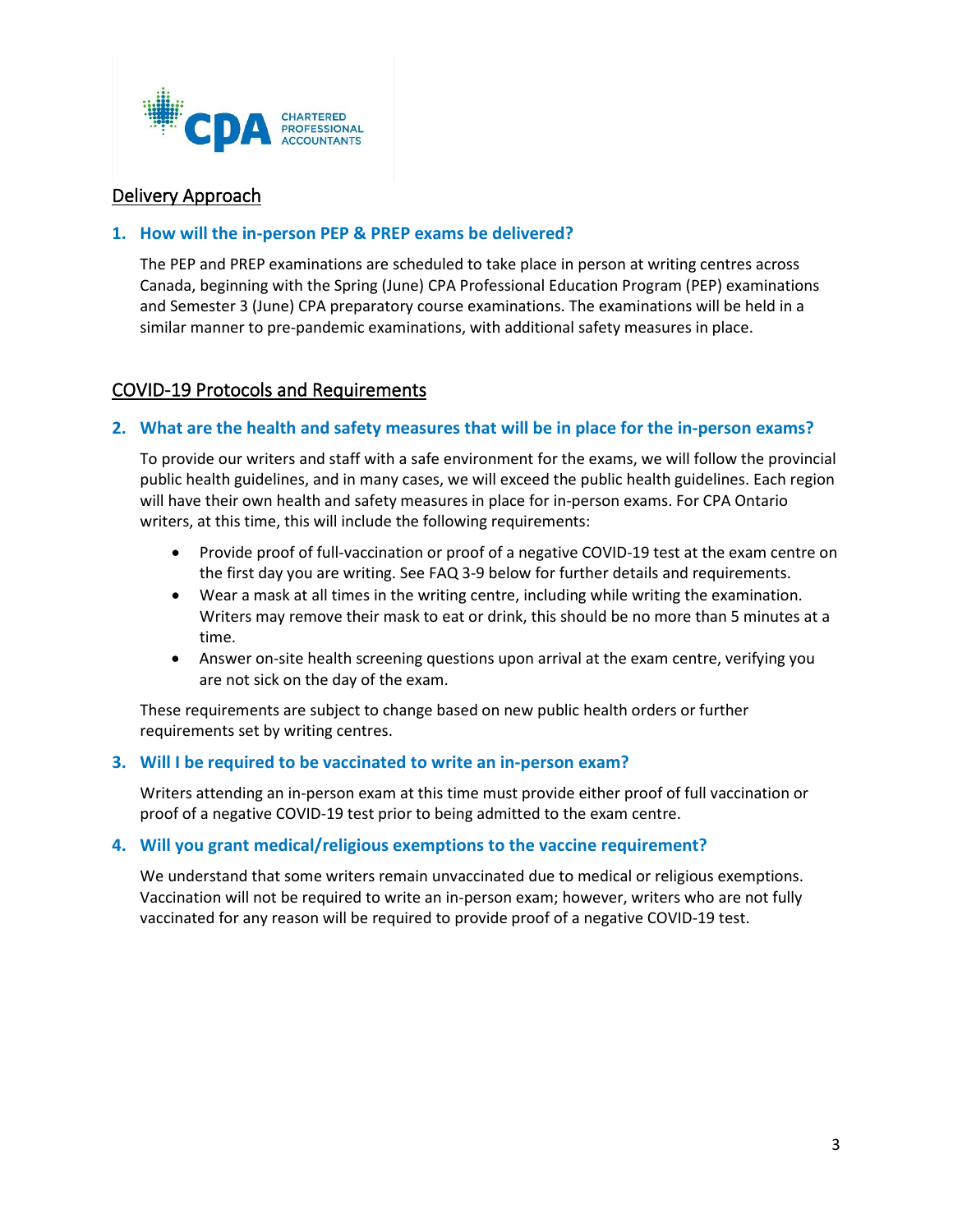

## **5. What is considered fully vaccinated?**

To determine if you are considered fully vaccinated within Ontario, please visit the Government of [Ontario's proof of COVID-19 vaccination webpage.](https://covid-19.ontario.ca/proof-covid-19-vaccination#proof-of-vaccination)

For ease of reference, the chart below sets out the date by which writers must have received their last dose to be considered fully vaccinated for the June exams:

| <b>First date of writing</b> | Last dose date deadline |
|------------------------------|-------------------------|
| June 15, 2022 (PREP)         | June 1, 2022            |
| June 16, 2022 (PREP)         | June 2, 2022            |
| June 29, 2022 (PEP)          | June 15, 2022           |
| June 30, 2022 (PEP)          | June 16, 2022           |

## <span id="page-3-0"></span>**6. What if I am not fully vaccinated and recently had COVID-19?**

If you are not fully vaccinated, you have recently contracted COVID-19 and are concerned that you may test positive, please contact [cpamodule@cpaontario.ca](mailto:cpamodule@cpaontario.ca) (PEP) and [ppp@cpaontario.ca](mailto:ppp@cpaontario.ca) (PREP).

### <span id="page-3-1"></span>**7. What documentation do I need to provide if I am fully vaccinated?**

Accepted proof of full vaccination will be the enhanced vaccine certificate with QR code and a piece of government-issued photo identification.

If you do not have the enhanced vaccination certificate with QR code, your proof of full vaccination must include government-issued vaccination receipts having the following information:

- your legal name matching your government-issued photo identification
- date of last dose
- name of the vaccine(s) you received

If you received your vaccine in Ontario and cannot locate your government-issued receipt, you can download a copy from the Ministry of Healt[h website.](https://covid-19.ontario.ca/get-proof/)

**Documentation will be verified on site at the exam centre on your first day of writing.** Do not send documentation of your proof of vaccination to CPA Ontario. Writers who fail to comply with these requirements, including forgetting documentation or being unaware of the requirements, will not be allowed to write the exam and accommodations will not be made.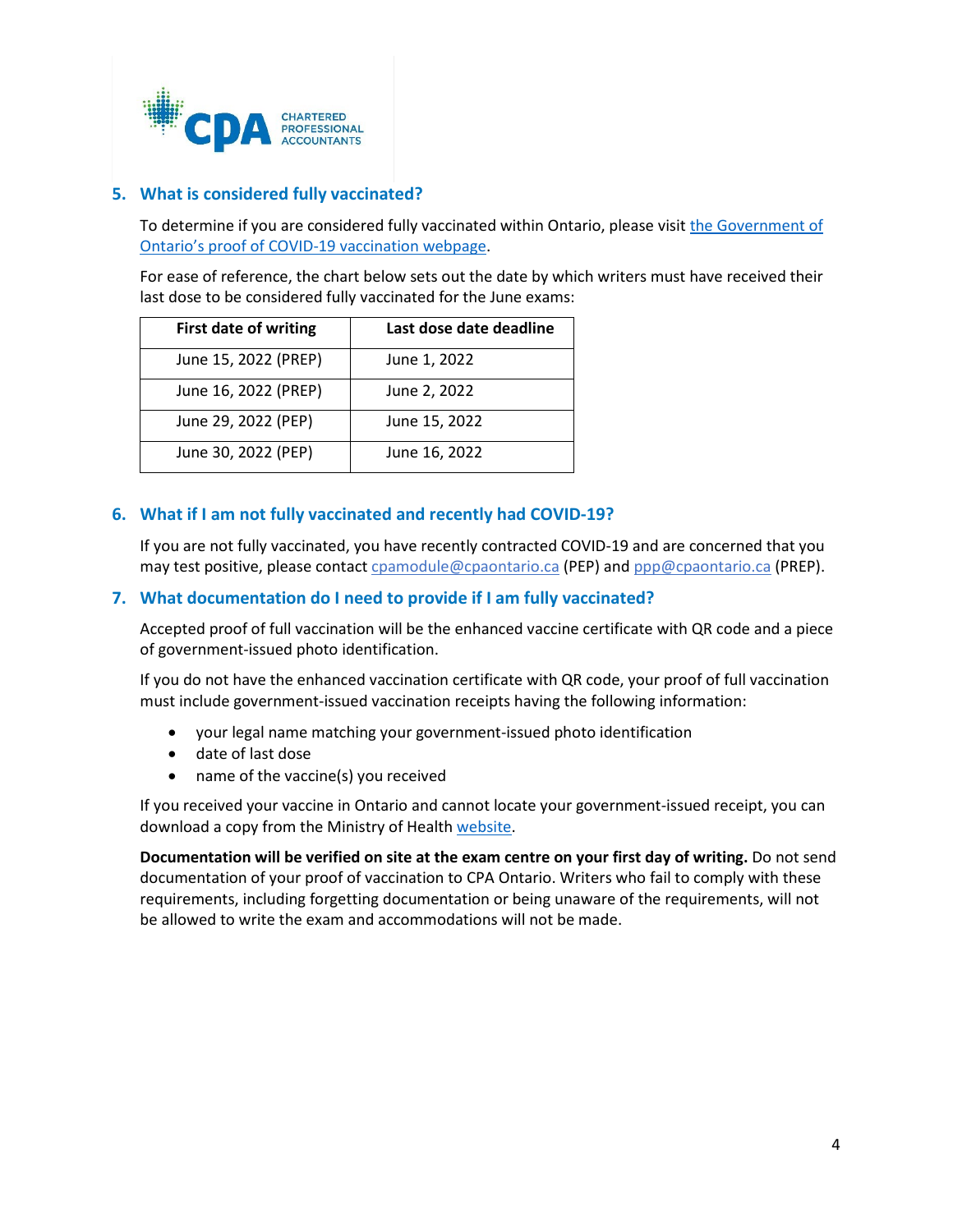

## <span id="page-4-0"></span>**8. What type of negative COVID-19 test will be accepted?**

Proof of a negative COVID-19 PCR lab test or rapid antigen test administered at a pharmacy or by a public health testing site will be accepted.

At-home COVID-19 tests will not be accepted as your name and the date of test cannot be verified.

You must take the test within two days of your first writing, for ease of reference, the chart below sets out the earliest date by which writers must be tested for COVID-19 for the June exams:

| <b>First date of writing</b> | <b>Earliest COVID-19 test date</b> |
|------------------------------|------------------------------------|
| June 15, 2022 (PREP)         | June 13, 2022                      |
| June 16, 2022 (PREP)         | June 14, 2022                      |
| June 29, 2022 (PEP)          | June 27, 2022                      |
| June 30, 2022 (PEP)          | June 28, 2022                      |

Please plan accordingly and visit your local assessment centre, pharmacy or community lab to have the COVID-19 test administered. We strongly encourage writers to take the COVID-19 test on the earliest day possible. CPA Ontario will not be responsible for any delays in processing test results, so writers are encouraged to confirm the processing time with their chosen testing centre in advance. Writers will be responsible for the cost of obtaining the COVID-19 test.

Writers who test positive for COVID-19 or who have not received their COVID-19 test results by their first day of writing will not be permitted to write the exam. Please contact [cpapepenrolment@cpaontario.ca](mailto:cpapepenrolment@cpaontario.ca) (PEP) or [ppp@cpaontario.ca](mailto:ppp@cpaontario.ca) (PREP) for information on next steps.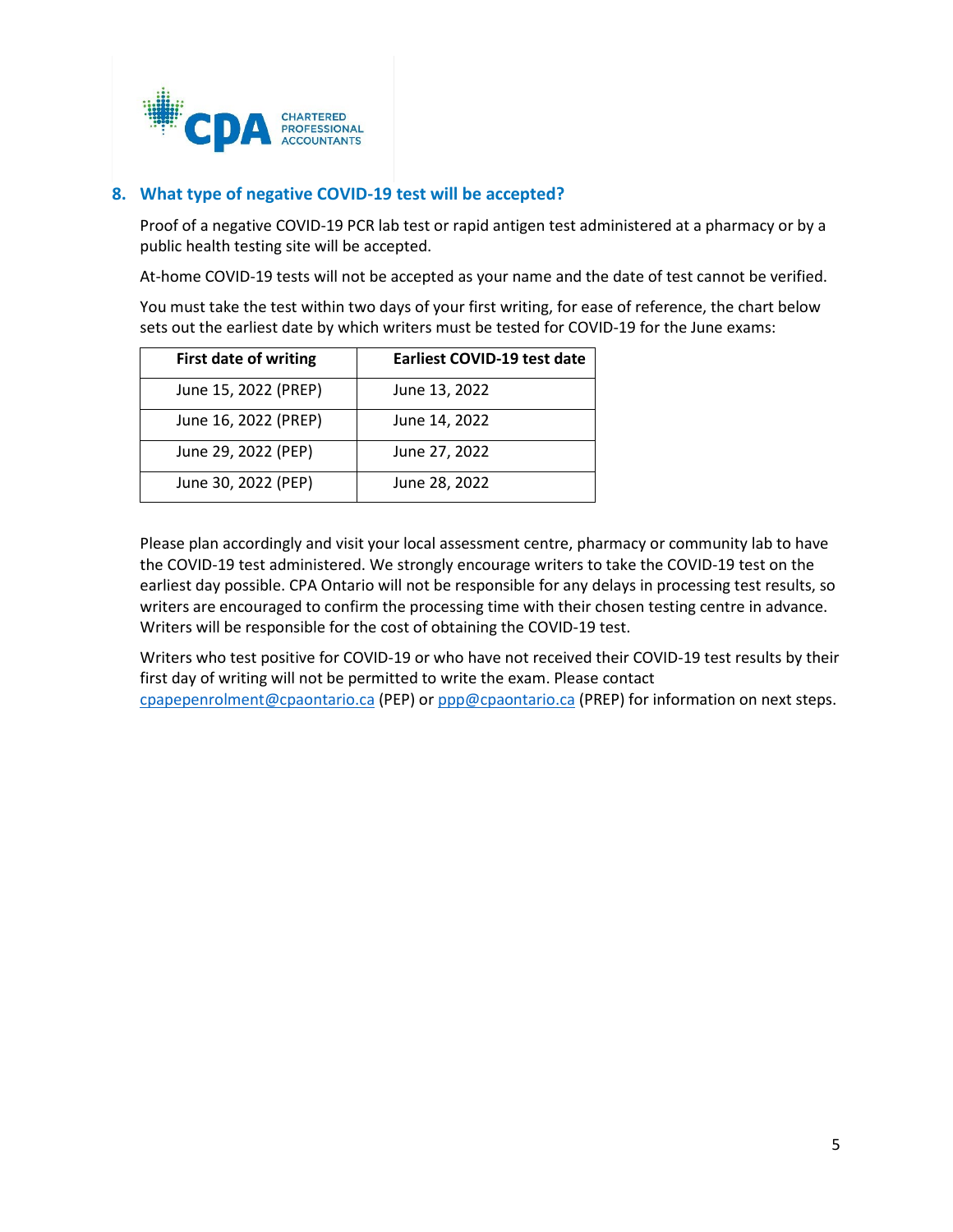

## <span id="page-5-0"></span>**9. What documentation do I need to provide if I am planning to provide a negative COVID-19 test?**

You must provide a piece of government-issued photo identification, and your proof of a negative COVID-19 test must include the following information:

- your legal name matching your government-issued photo identification
- date and time of the test
- the test result

**Documentation will be verified on site at the exam centre on your first day of writing.** Do not send documentation of your proof of negative COVID-19 test to CPA Ontario. Writers who fail to comply with these requirements, including forgetting documentation or being unaware of the requirements, will not be allowed to write the exam and accommodations will not be made.

A sample proof of negative test is below for your reference, required information that will be verified on site is highlighted in yellow:

| <b>Test Performed</b>                                                                                                                               |                                                                                                                                                                                        |
|-----------------------------------------------------------------------------------------------------------------------------------------------------|----------------------------------------------------------------------------------------------------------------------------------------------------------------------------------------|
| Abbott Panbio™ COVID-19 Rapid Antigen Test<br>This test has been approved by Health Canada                                                          | Nasal Swab                                                                                                                                                                             |
| <b>Patient Information</b><br>Patient Information should match Identification Provided (e.g. Passport, Drivers License, etc.)<br><b>First Name:</b> |                                                                                                                                                                                        |
| Middle Name:                                                                                                                                        |                                                                                                                                                                                        |
| Last Name                                                                                                                                           |                                                                                                                                                                                        |
| Date of Birth:                                                                                                                                      |                                                                                                                                                                                        |
| Identification Type: Passport                                                                                                                       |                                                                                                                                                                                        |
| Identification Number                                                                                                                               |                                                                                                                                                                                        |
| <b>Test Date and Time</b>                                                                                                                           |                                                                                                                                                                                        |
| Date: 2021-08-                                                                                                                                      | Time: 13:00 EST                                                                                                                                                                        |
| <b>Result Date and Time</b>                                                                                                                         |                                                                                                                                                                                        |
| Date: 2021-00                                                                                                                                       | Time: 13:20 EST                                                                                                                                                                        |
| <b>Test Result</b>                                                                                                                                  |                                                                                                                                                                                        |
| <b>Test Result: Negative</b>                                                                                                                        |                                                                                                                                                                                        |
| <b>Testing Location</b>                                                                                                                             |                                                                                                                                                                                        |
| <b>Shoppers Drug Mart Pharmacy</b>                                                                                                                  |                                                                                                                                                                                        |
| Pharmacy Address:                                                                                                                                   | City <sup>-</sup><br>Province <sup>®</sup>                                                                                                                                             |
| Phone Number.                                                                                                                                       | <b>Postal Code</b>                                                                                                                                                                     |
| <b>Pharmacist Name:</b>                                                                                                                             | License Number:                                                                                                                                                                        |
| Pharmacist Signature:                                                                                                                               | 10043049050465556045566665666666666<br><b>SHOPPERS DRUG MART</b>                                                                                                                       |
| <b>SHOPPERS DRUG MART</b>                                                                                                                           | OFFICIAL PRESCRIPTION RECEIP<br>Pharma<br>805<br>Rx<br>PRICING:<br>Refi<br>Tx:<br>Cost: 0.00<br>Fee: 40.00<br>Drug<br>Total: 40.00<br>aty<br>Days<br>M<br>DIN<br>Patlent Pays: \$40.00 |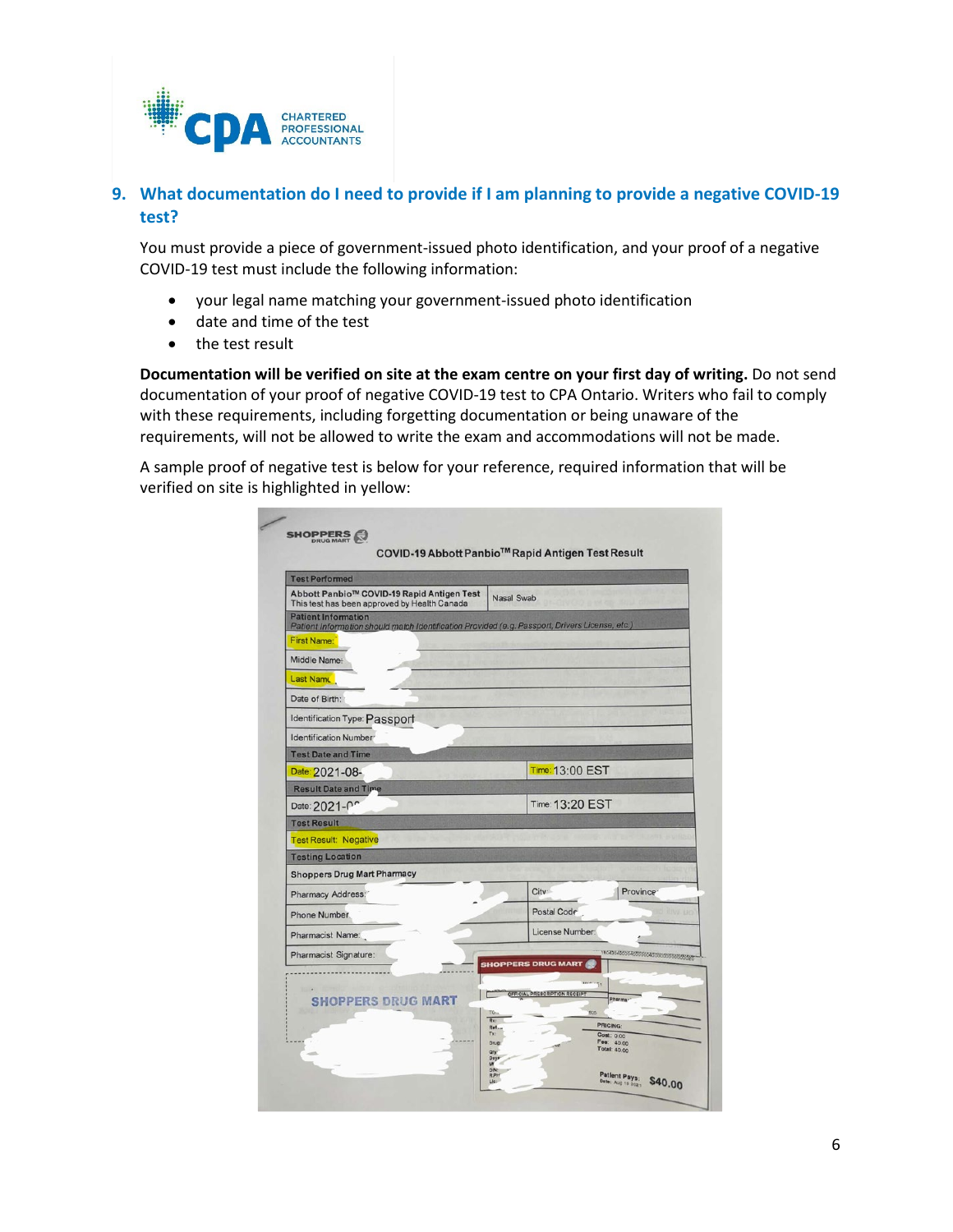

### <span id="page-6-0"></span>**10. Are the staff that will be working at the exam also required to be vaccinated?**

At this time, all staff that will be contracted to work at the in-person exams are required to be fully vaccinated against COVID-19.

### <span id="page-6-1"></span>**11. Will I be required to wear a face mask at all times?**

You will be required to wear a face mask at all times in the writing centre, including while writing the examination. Writers may remove their mask to eat or drink, this should be for no more than 5 minutes at a time.

## <span id="page-6-2"></span>**12. My province no longer requires mask indoors. Why do I still need to wear a mask to write an in-person exam?**

Although provincial rules vary regarding masks, the CPA profession has decided that, at a minimum and regardless of provincial mask mandates, all writers and exam centre staff continue to be required to wear masks at all times in the exam centre.

## <span id="page-6-3"></span>**13. Can I bring my own personal protective equipment?**

When you arrive at the exam centre, you will need to wear your own face mask. You will also be allowed to bring your own hand sanitizer. The profession will have alcohol wipes, disposable face masks, and gloves available once at the centre, which you can request and use at your discretion as needed.

### <span id="page-6-4"></span>**14. What are the safety measures that will be in place for the laptops?**

All laptops will be disinfected prior to distribution. Alcohol wipes will be available that you can use to clean your laptop, if you choose.

## <span id="page-6-5"></span>**15. What are the procedures for writers with visible seasonal allergies or other conditions that exhibit COVID-like symptoms?**

It is recommended that writers who have visible seasonal allergies, or other conditions which would make them appear ill on the day of the examination, contact [cpamodule@cpaontario.ca](mailto:cpamodule@cpaontario.ca) (PEP) or [ppp@cpaontario.ca](mailto:ppp@cpaontario.ca) (PREP) to discuss their situation prior to writing an exam.

### <span id="page-6-6"></span>**16. What if I feel unsafe writing in a public setting like an exam centre?**

If an individual is uncomfortable with the risk of writing an exam in an exam centre, they have the option of waiting to take the exam in the next offering. All withdrawals and deferrals (where applicable) are subject to the current penalties and policies.

### <span id="page-6-8"></span><span id="page-6-7"></span>**17. Are all PEP and PREP exams going to be in-person?**

The CPA profession is planning to return to in-person examinations, held in exam writing centres starting in June 2022, which will include the September CFE. The examinations will be held in a similar manner to pre-pandemic examinations, with additional safety measures in place.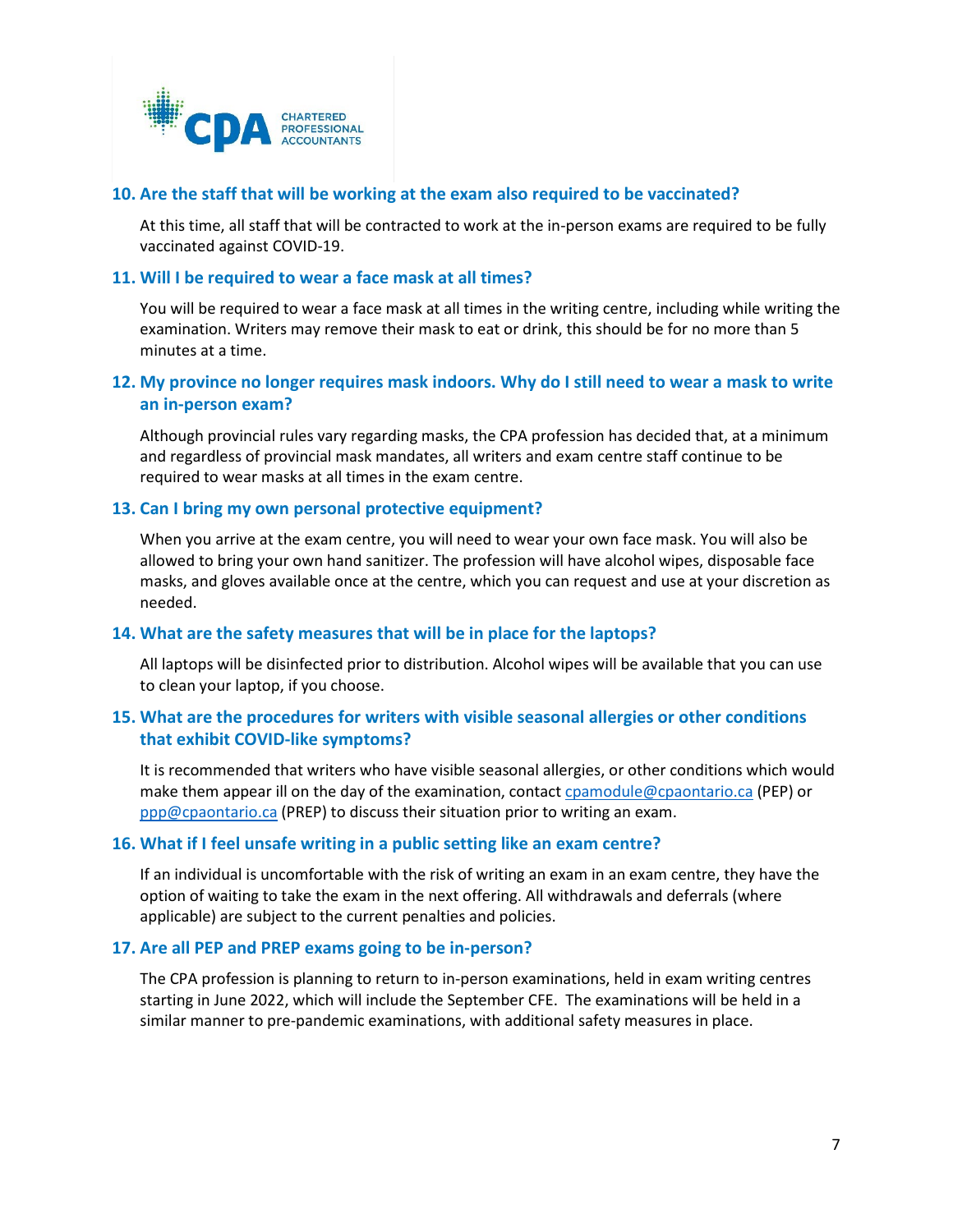

## **18. Will there be measures to ensure that writers who test positive for COVID-19 are prevented from writing the exam?**

Writers are expected to demonstrate ethical behaviour and follow public health guidelines if they test positive for COVID-19. This may include isolating until symptoms have resolved. Writers who are unable to write their exam due to a positive COVID-19 diagnosis should contact [cpapepenrolment@cpaontario.ca](mailto:cpapepenrolment@cpaontario.ca) (PEP) or [ppp@cpaontario.ca](mailto:ppp@cpaontario.ca) (PREP) for information on next steps.

### <span id="page-7-0"></span>**19. What happens if I get sick before an exam?**

If you get sick before your exam, please contact [cpapepenrolment@cpaontario.ca](mailto:cpapepenrolment@cpaontario.ca) (PEP) or [ppp@cpaontario.ca](mailto:ppp@cpaontario.ca) (PREP) to discuss options available to you to defer or postpone your exam. Please do not arrive at an exam centre if you have COVID symptoms or are otherwise ill, as you will be sent home and told to contact your health region for further instructions.

## How to register for an in-person exam

### <span id="page-7-1"></span>**20. How do I select the city I want to write my exam in?**

You will choose from the available exam cities when you register for your module or exam in MyPortal. Only cities listed when registering are available as in-person exam centres.

### <span id="page-7-2"></span>**21. Will I have the option to write an online exam instead of going to an exam centre?**

No. All writers registered for an exam are required to be in-person at exam centres to write their CPA exams.

### <span id="page-7-3"></span>**22. Where do I find information about where the exam will be held in my city?**

Information will be sent out to all exam writers with specific details of the exam location in each city. Requests to change your exam centre to a different city must be made a minimum of 6 weeks in advance of the scheduled exam date and will be considered only if there is capacity available at the requested exam centre. Requests submitted less than 6 weeks in advance of the scheduled exam date may not be accommodated due to location capacities as well as laptop availability. To request to write the exam in a different city, please emai[l cpaaccommodations@cpaontario.ca.](mailto:cpaaccommodations@cpaontario.ca)

## <span id="page-7-4"></span>**23. I live outside of an exam centre location, do I have to travel to an exam centre to write my exam? Can I complete my exam if I am outside of Canada?**

All writers are required to attend the in-person exam at their scheduled location. Accommodation is not made for candidates to write in any cities outside of Canada.

## <span id="page-7-5"></span>**24. Who can writers contact to discuss accommodations under applicable human rights laws in connection with in-person exams?**

The CPA profession is committed to meeting its obligations under applicable human rights laws in its administration of in-person examinations. Writers who require an accommodation on the basis of disability or any other prohibited ground of discrimination are encouraged to refer to th[e CPA](https://www.cpacanada.ca/en/become-a-cpa/accessibility-accommodation-requests)  [Canada website.](https://www.cpacanada.ca/en/become-a-cpa/accessibility-accommodation-requests) All request for accommodation must be made a minimum of 10 weeks prior to your exam date.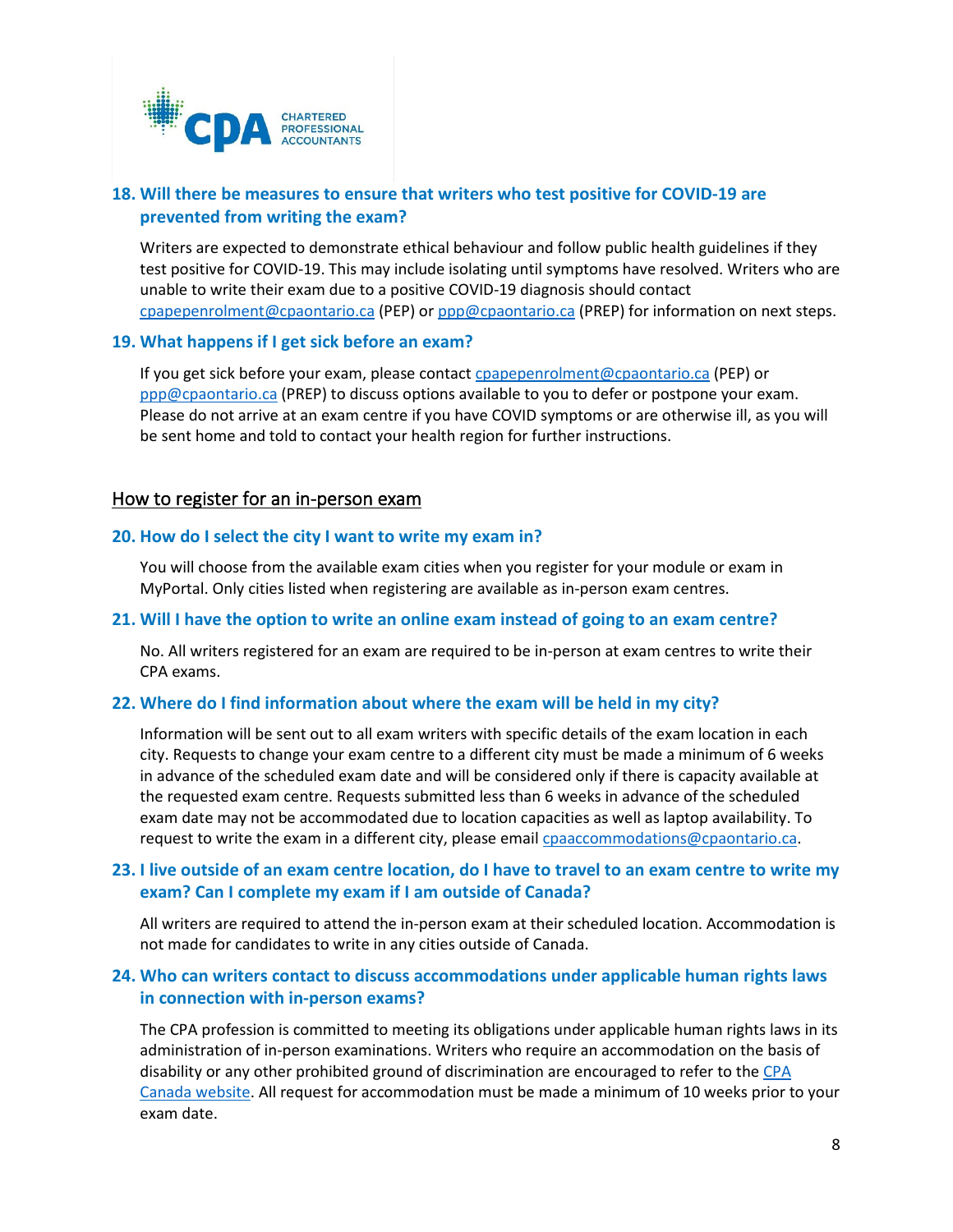

## What to expect at an in-person exam centre

## <span id="page-8-0"></span>**25. What is the schedule like for an exam day? When do I need to arrive and how long will I be there for?**

You will be required to arrive at least one hour prior to your exam start time. In some large locations such as Toronto/Mississauga, you may be required to arrive more than one hour prior to your exam to facilitate the sign-in and seating process. Arrival times for each exam centre will be communicated with the exam location details. Information on the start time for your exam is available below:

- [PREP exams](https://www.cpaontario.ca/students/prerequisite-preparatory-courses/preparatory-schedules?filter15834=%7B%22semester%22%3A%7B%22label%22%3A%22Semester%203%202022%20(April%20start)%22%2C%22value%22%3A%22Semester%203%202022%20(April%20start)%22%7D%7D)
- [PEP exams](https://www.cpaontario.ca/students/professional-education-program/schedules) (all PEP exams start at 9:00 am)

Based on the schedule for the exam day, we suggest that writers do not schedule appointments or travel immediately before or after the exam. Food and beverages are not provided at the exam centres. If you are writing two preparatory course exams in one day, we suggest that you prepare a lunch should there be delays.

You will be assigned a seat when you arrive at the centre and must follow all instructions from the CPA staff and contractors on-site. Once you are seated, you will be provided with an exam booklet, a laptop, and calculator. Refer to the [exam blueprints](https://www.cpacanada.ca/en/become-a-cpa/certification-resource-centre/resources-for-cpa-evaluation) available on the CPA Canada website for information on the length and composition of each exam.

## <span id="page-8-1"></span>**26. Where can I find information on the rules for writing an in-person exam?**

All exam regulations are available on the CPA Canada website.

- [PEP e](https://www.cpacanada.ca/en/become-a-cpa/cpa-certification-program-evaluation/cpa-examination-regulations)xams
- [PREP exams](https://www.cpacanada.ca/en/become-a-cpa/cpa-prep-becoming-a-cpa/examination-regulations-for-cpa-preparatory-courses)

CPA Canada and each CPA region has intentionally set very strict exam regulations for the CPA exams. The intention with these regulations is to maintain the structure and integrity of the CPA exam process and confidentiality of the CPA exam questions. All exam regulations must be followed at all times before, during, and after the examination. You must be familiar with the regulations prior to arriving at your exam centre.

### <span id="page-8-2"></span>**27. What happens if I can't write my in-person exam?**

The exam schedule is set nationally by CPA Canada each year. Exam dates cannot be moved or rescheduled as outlined in the [Harmonized Education Policies.](https://www.cpacanada.ca/en/become-a-cpa/why-become-a-cpa/the-cpa-certification-program/cpa-harmonized-education-policies) If you are unable to attend your exam, please contact [cpapepenrolment@cpaontario.ca](mailto:cpapepenrolment@cpaontario.ca) (PEP) or [ppp@cpaontario.ca](mailto:ppp@cpaontario.ca) (PREP) for information on what your options are to write at a scheduled exam date in the future.

### <span id="page-8-3"></span>**28. How long is an in-person exam?**

The duration of an exam varies by module/course, typically they are between 3-5 hours. Please reference the [exam blueprints](https://www.cpacanada.ca/en/become-a-cpa/certification-resource-centre/resources-for-cpa-evaluation) to note the length of the exam you are registered for as well as additional details on the format of the exam.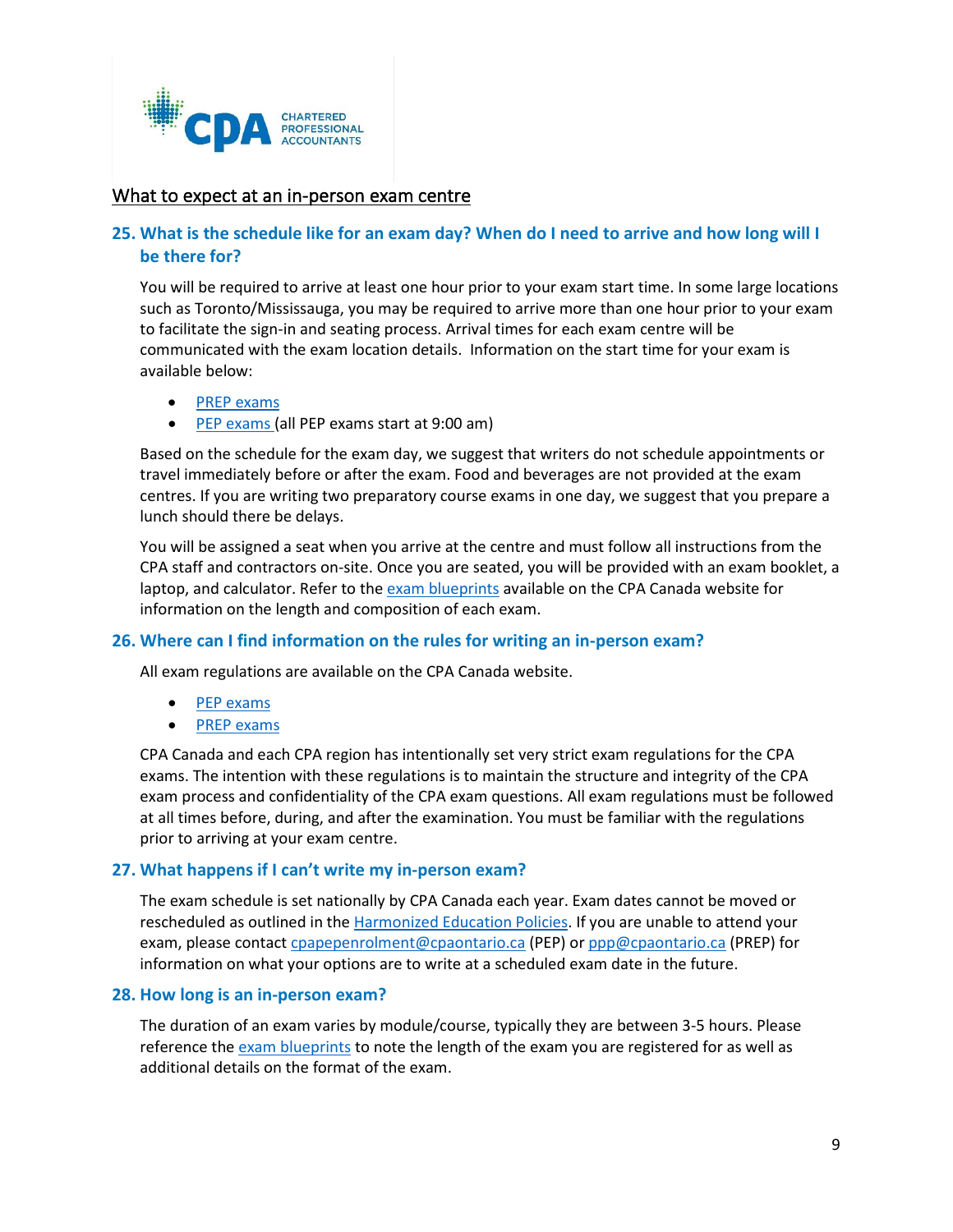

## <span id="page-9-0"></span>**29. What am I allowed to bring into the exam centre?**

All exam regulations, including allowable and prohibited items, are available on the CPA Canada website.

- [PEP exams](https://www.cpacanada.ca/en/become-a-cpa/cpa-certification-program-evaluation/cpa-examination-regulations)
- [PREP exams](https://www.cpacanada.ca/en/become-a-cpa/cpa-prep-becoming-a-cpa/examination-regulations-for-cpa-preparatory-courses)

Any prohibited items brought into the exam centre will be confiscated on-site. CPA Canada and each CPA region has intentionally set very strict exam regulations for the CPA exams. The intention with these regulations is to maintain the structure and integrity of the CPA exam process and confidentiality of the CPA exam questions. All exam regulations must be followed at all times before, during, and after the examination. You must be familiar with the regulations prior to arriving at your exam centre.

## What to expect when writing your in-person exam

#### <span id="page-9-1"></span>**30. Is the time allotted for each case or section of the exam monitored or enforced?**

Your exam booklet will give a suggested time allotment for each section of the exam. This is a guideline only and you are expected to manage your own time while writing the exam. The exam centre staff and contractors will start the exam for all writers at the same time and will give time updates throughout the exam at each hour and when there are 30 minutes and 5 minutes remaining in the exam.

#### <span id="page-9-2"></span>**31. Will I be given scheduled break time in between cases or sections of the exam?**

No. Once the exam time starts, it runs continuously until time is up. You are able to request to use the washroom facilities by raising your hand and advising an invigilator before leaving the exam room. The exam clock is not stopped for any time spent away from your exam.

### <span id="page-9-3"></span>**32. What type of exam questions will my exam include?**

Depending on which exam you are writing, you could have a combination of multiple choice (objective format), constructed response questions, or case-based questions. Please reference the [exam blueprints](https://www.cpacanada.ca/en/become-a-cpa/certification-resource-centre/resources-for-cpa-evaluation) to note the assessment details for the exam(s) you are registered for.

## <span id="page-9-4"></span>**33. Will I be able to write an open-book exam (i.e. access to notes and materials) as was done for the remote exams?**

No. You will not have access to any materials at the exam centre, other than the profession-supplied laptop and the profession-supplied reference materials. Any prohibited items brought into the exam centre will be confiscated on-site.